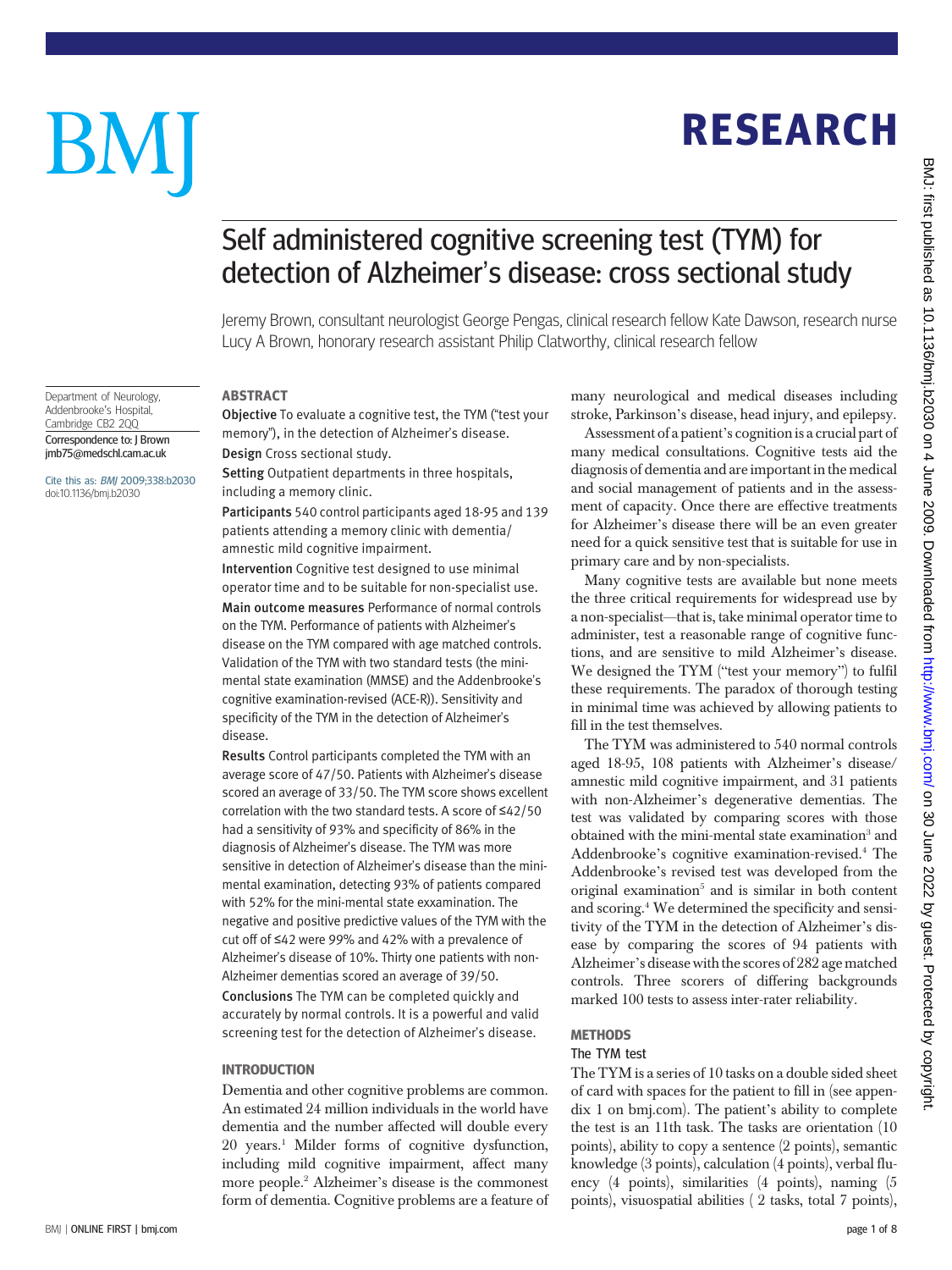and recall of a copied sentence (6 points). The ability to do the test is also scored (5 points), giving a possible total of 50 points. The scores for the subsets are printed on the card and the total score calculated by adding the subset scores. To ensure consistent scoring a single sheet of scoring instructions is available.

### **Participants**

## Selection of patients with Alzheimer's disease

Patients were seen and diagnosed by a consultant neurologist with an interest in dementia in a dedicated memory clinic at Addenbrooke's Hospital. Patients attended the memory clinic between March and December 2007 and underwent neurological assessment, the Addenbrooke's cognitive examination-revised (which includes the minimental state examination), structural imaging, and blood tests. Many also had a psychiatric and neuropsychological assessment. The diagnosis of Alzheimer's disease was made with the NINCDS-ARDRA (National Institute of Neurological and Communicative Disorders and Stroke-Alzheimer's Disease and Related Disorders Association) criteria for probable Alzheimer's <sup>6</sup> without reference to the TYM result.The diagnosis of amnesticmild cognitive impairment was made according to published criteria.7 We excluded patients whose cognitive problems were thought to be substantially caused by depression.

A total of 108 patients (59 men, 49 women) received a clinical diagnosis of Alzheimer's disease or amnestic mild cognitive impairment. Alzheimer's disease was diagnosed in 85 and amnestic mild cognitive impairment in 23. Amnestic mild cognitive impairment has clinical and pathological similarities to Alzheimer's  $disease<sup>89</sup>$  and patients with amnestic mild cognitive impairment who score poorly on the Addenbrooke's cognitive examination are likely to progress to Alzheimer's disease.10 These patients were regarded as having early Alzheimer's disease. Nine patients with a diagnosis of amnestic mild cognitive impairment who scored below the cut off for dementia on the Addenbrooke's cognitive examination-revised (≤83<sup>4</sup> ) were included in the Alzheimer's cohort. Patients with a diagnosis of amnestic mild cognitive impairment who score well on the Addenbrooke's cognitive examination are unlikely to progress to Alzheimer's disease over the next two years<sup>10</sup>; such patients might never progress to Alzheimer's disease and might return to normal.11 The 14 patients with a diagnosis of amnestic mild cognitive impairment who scored >83 on the ACE-R were analysed separately.

| Table 1 Average scores on memory test (TYM),              |
|-----------------------------------------------------------|
| Addenbrooke's cognitive examination-revised (ACE-R), and  |
| mini-mental state examination (MMSE) and variability of   |
| these scores for patients with Alzheimer's disease (n=94) |

|             | Mean (SD) raw score |
|-------------|---------------------|
| TYM (total) | 33.2(8.2)           |
| $ACF-R$     | 66.9(12.0)          |
| MMSF        | 22.5(3.8)           |
|             |                     |



Fig 1 | Mean total TYM scores (out of maximum possible score of 50) in control participants grouped according to age (decade). Errors bars are 2SE. Post-hoc testing showed significant impairment in performance for participants aged >80 compared with all younger age groups except age 71-80 (mean difference in score between age groups 61-70 and >80 was 2.7, P=0.002)

### Selection of controls

Controls were recruited from relatives accompanying patients to the memory clinic. Additional controls were recruited from relatives of patients attending neurology and medical outpatients departments at two other hospitals. We also included some dermatology outpatients. We excluded people with a history of neurological disease, memory problems, or brain injury. All participants gave informed consent.

We tested 540 controls aged 18-95. Over half (54%) were women. We calculated normal values for each decade from the age of 30 with standard errors. Three age matched controls were selected for each patient with Alzheimer's disease. To assess any differences in controls between different hospitals, we compared 100 controls from Addenbrooke's with 100 age matched controls from the other hospitals. To assess any sex differences, we compared 100 male controls with 100 age matched female controls.

### Testing and validation

The 94 patients in the Alzheimer's cohort were given the TYM as well as the Addenbrooke's cognitive examination-revised (that includes the mini-mental state examination). The TYM was administered when the patient first arrived in the clinic.

We compared the scores of patients and age matched controls on subsets and total scores using t tests with Bonferroni correction for multiple comparisons (equal variances not assumed). We compared the TYM scores of patients with the Addenbrooke's and mini-mental scores using Pearson's correlation coefficients. The internal consistency of the TYM was assessed with Cronbach's α.

# Sensitivity and specificity of TYM in mild Alzheimer's disease

We used data from the 94 patients with Alzheimer's disease to plot a receiver operating characteristic curve. We randomly selected three age matched controls (n=282) from the 540 controls for each patient with mild Alzheimer's disease. We calculated positive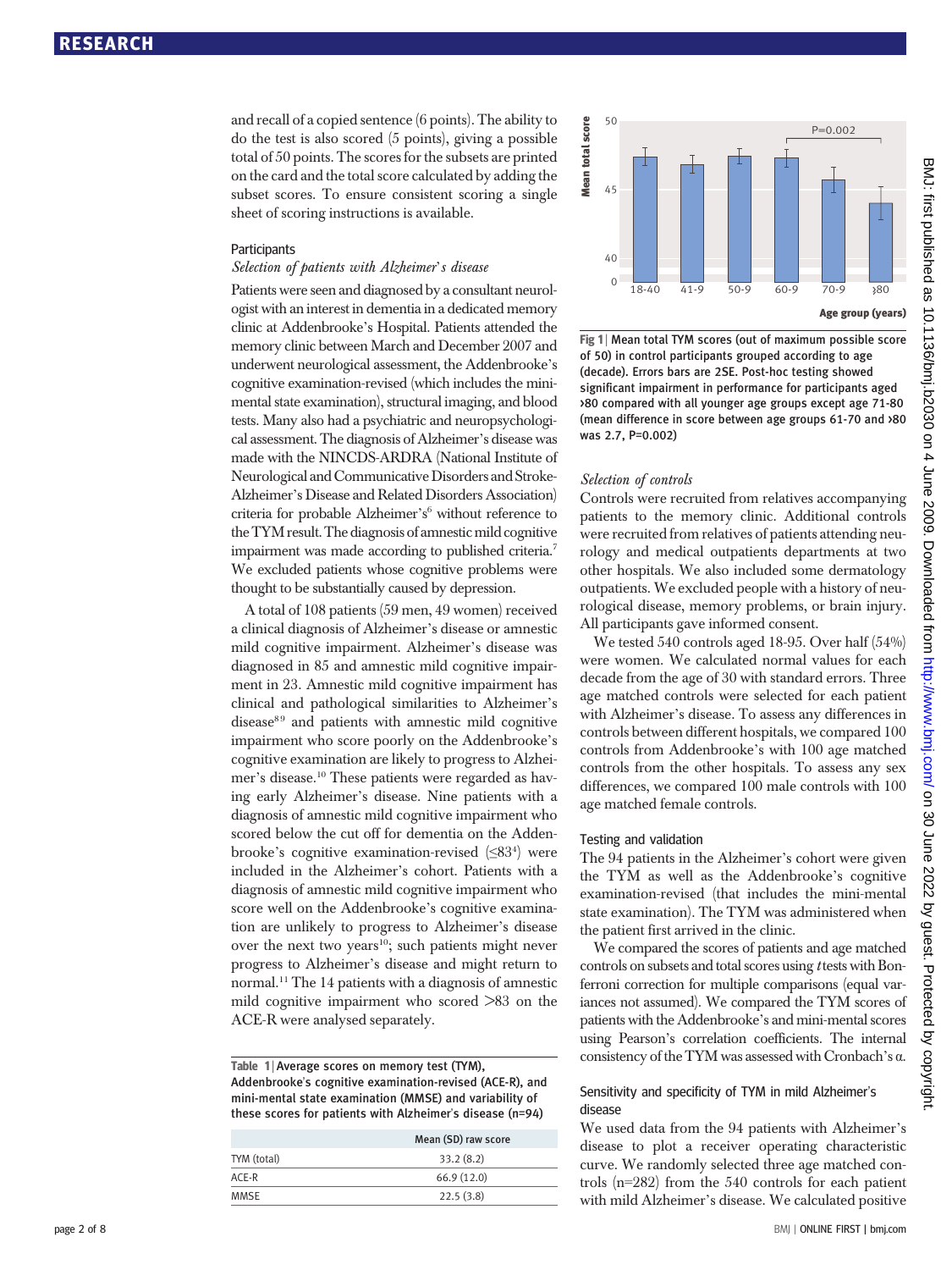and negative predictive values for different TYM scores for different prevalences of Alzheimer's disease.

### Sensitivity of TYM <sup>v</sup> mini-mental state examination

A direct comparison between the TYM and the minimental state examination in identifying the 94 patients with Alzheimer's disease was performed by calculating the percentage of patients with Alzheimer's disease who were detected using the cut off of  $\leq 42$  for the TYM and ≤23 for the mini-mental state examination (the accepted cut off for dementia<sup>12</sup>).

### Performance of TYM <sup>v</sup> other tests in other forms of dementia and mild cognitive impairment

In the same period, 31 patients (17 men, 14 women; average age 63.3) with other degenerative dementias seen in the Addenbrooke's memory clinic as new patients were given the TYM and Addenbrooke's cognitive examination-revised. Of these patients, 16 had dementia with Lewy bodies, 13 had frontotemporal dementia, and two had progressive supranuclear palsy. The diagnoses were made according to accepted criteria.13-15 Pearson coefficients were used to calculate the correlation between the TYM scores and the other examinations.

### TYM in mild cognitive impairment

Fourteen patients in the mild cognitive impairment cohort (average age 67.9) were given the TYM as well as the Addenbrooke's examination. We compared these scores with the TYM scores attained by the controls used for the Alzheimer's cohort.

### Inter-rater variability

Three individuals scored the same 100 TYM sheets (38 patients, 62 controls) using the scoring sheet. One was a consultant experienced in the diagnosis of degenerative dementia (JB), one was a neurology specialist registrar working in the memory clinic (GP), and one a registered general nurse (LAB) with

Table 2 | Comparison of performance (mean (SD) scores) on TYM (total and subscores) between patients with Alzheimer's disease (n=94) and age matched controls (n=282)

| Subscore (maximum)        | Controls  | <b>Patients</b> | <b>Difference</b> | P value* |
|---------------------------|-----------|-----------------|-------------------|----------|
| Orientation (10)          | 9.9(0.5)  | 8.3(2.0)        | 1.6               | (0.001)  |
| Copying (2)               | 1.8(0.6)  | 1.7(0.7)        | 0.1               | 0.09     |
| Semantic knowledge<br>(3) | 2.6(0.6)  | 1.4(1.0)        | 1.3               | (0.001)  |
| Calculation (4)           | 3.7(0.6)  | 3.1(1.2)        | 0.7               | (0.001)  |
| Fluency (4)               | 3.5(1.0)  | 2.2(1.5)        | 1.4               | 0.001    |
| Similarities (4)          | 3.4(1.0)  | 3.0(1.3)        | 0.5               | 0.002    |
| Naming (5)                | 4.9(0.4)  | 4.4(1.1)        | 0.5               | (0.001)  |
| Visuospatial 1 (3)        | 2.7(0.7)  | 1.8(1.2)        | 1.0               | (0.001)  |
| Visuospatial 2 (4)        | 3.7(0.7)  | 2.9(1.5)        | 0.8               | (0.001)  |
| Anterograde (6)           | 5.2(1.5)  | 0.9(1.8)        | 4.2               | (0.001)  |
| Executive (help) (5)      | 5.0(0.2)  | 3.7(1.2)        | 1.3               | (0.001)  |
| <b>Total (50)</b>         | 46.6(4.0) | 33.2(8.2)       | 13.4              | (0.001)  |

\*Two tailed significance (uncorrected). Significance values shown are for independent samples t tests and are uncorrected; after Bonferroni correction for multiple comparisons level for significance is P=0.004.



Fig 2 | Receiver operating characteristic curve for TYM scores differentiating between healthy controls (n=282) and patients with Alzheimer's disease (n=94)

no specialised experience of patients with dementia who received 10 minutes of tuition. The tests were scored independently.

## **RESULTS**

# Reliability and normative data

The TYM was filled in quickly and efficiently by controls and patients with minimal supervision from a receptionist or nurse. The average time for a control to complete the test was five minutes.

The value of Cronbach's  $\alpha$  for all participants and subsets was 0.80. Figure 1 shows the results for control participants grouped by age. The average TYM score was about 47 for ages 18-70. Above the age of 70, there was a small decline in performance, which became significant above the age of 80. One way analysis of variance confirmed a significant effect of age group on total TYM score  $(F_{5,534} = 6.4, P \le 0.001)$  and showed a significant effect of age on the subscores: for copy (F5,534=5.4, P<0.001), semantic knowledge  $(F_{5,534}=3.7, \quad P=0.003), \quad \text{calculation} \quad (F_{5,534}=3.1,$ P=0.008), fluency  $(F_{5,534} = 5.2, P \le 0.001)$ , similarities  $(F_{5.534}=3.7,$  P=0.002), anterograde memory  $(F_{5,534}=3.5, P<0.004)$ , and help required  $(F_{5,534}=8.0,$ P<0.001). All subscores except semantic knowledge showed a mild decrease with increasing age; semantic knowledge showed a small improvement.

We compared the performance of 100 controls from relatives in the memory clinic at Addenbrooke's with the performance of 100 age matched controls from the other hospitals. The mean age for both groups was 65 years ( $t_{200}$ =0.04, P=0.97). Mean TYM scores were similar in the two groups (46.8  $v$  47.4,  $t_{200}$ =1.3, P=0.19).

We examined the effect of sex on TYM scores by comparing the average scores for 100 men and 100 women in a cohort of age matched controls. Mean age for both groups was 61 years  $(t_{200}=0.1, P=0.92)$ . The mean score for both groups was  $47.4$  ( $t_{200}$ =0.05, P=0.96).

### Alzheimer's disease and test validation

Ninety four patients with Alzheimer's with an average age of 69.0 (SD 8.5) were tested with the TYM, the Addenbrooke's cognitive examination-revised, and the mini-mental state examination. Table 1 shows the average scores.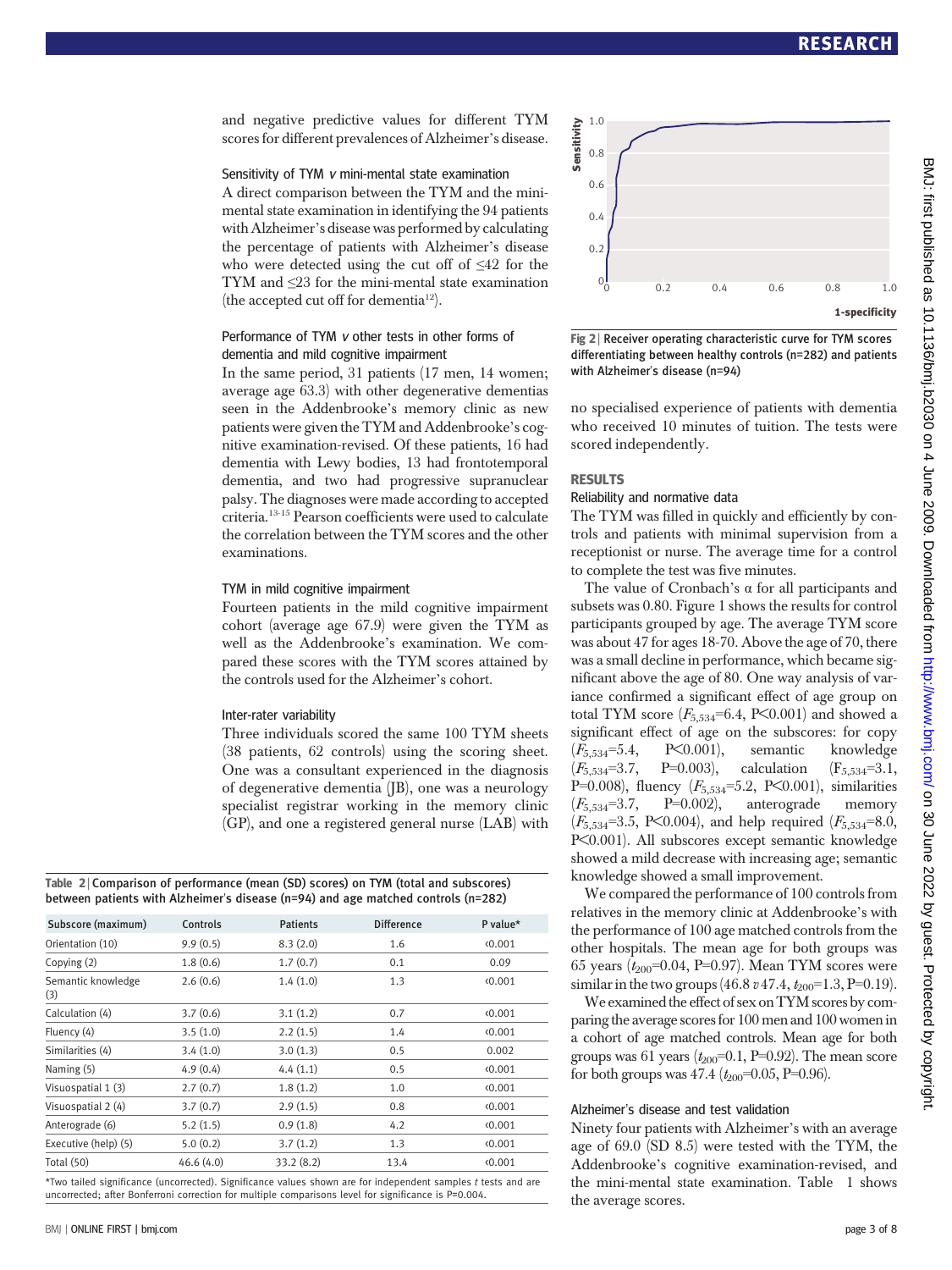Table 3 <sup>|</sup> Results of receiver operating characteristic analysis for detection of Alzheimer's disease with TYM in 94 patients with Alzheimer's and 282 age matched controls

|           |                |                 |                |                 | Prevalence |            |            |            |            |            |            |            |     |            |
|-----------|----------------|-----------------|----------------|-----------------|------------|------------|------------|------------|------------|------------|------------|------------|-----|------------|
|           |                |                 |                |                 | 1%         |            |            | 5%         |            | 10%        |            | 20%        |     | 30%        |
| Score     | False +ve rate | Specificity (%) | False -ve rate | Sensitivity (%) | <b>PPV</b> | <b>NPV</b> | <b>PPV</b> | <b>NPV</b> | <b>PPV</b> | <b>NPV</b> | <b>PPV</b> | <b>NPV</b> | PPV | <b>NPV</b> |
| ≤38       | 4              | 96              | 25             | 75              | 16         | 100        | 50         | 99         | 68         | 97         | 82         | 94         | 89  | 90         |
| $\leq 39$ |                | 95              | 19             | 81              | 14         | 100        | 46         | 99         | 64         | 98         | 80         | 95         | 87  | 92         |
| $\leq 40$ | 8              | 92              | 17             | 83              | 9          | 100        | 35         | 99         | 54         | 98         | 72         | 96         | 82  | 93         |
| $\leq 41$ | Q              | 91              | 13             | 87              | 9          | 100        | 34         | 99         | 52         | 98         | 71         | 97         | 81  | 94         |
| $\leq 42$ | 14             | 86              |                | 93              | 6          | 100        | 26         | 100        | 42         | 99         | 62         | 98         | 74  | 97         |
| $\leq 43$ | 17             | 83              | 6              | 94              | 5          | 100        | 23         | 100        | 38         | 99         | 58         | 98         | 70  | 97         |
| $\leq 44$ | 19             | 81              |                | 96              | 5          | 100        | 21         | 100        | 36         | 99         | 56         | 99         | 68  | 98         |
| $\leq 45$ | 25             | 75              | 3              | 97              | 4          | 100        | 17         | 100        | 30         | 100        | 49         | 99         | 62  | 98         |

PPV=positive predictive value; NPV=negative predictive value

We found strong and significant correlations between all scores in patients with Alzheimer's (TYM v Addenbrooke's  $R^2=0.66$ , P<0.001; TYM v mini-mental  $R^2=0.51$ , P=0.001; Addenbrooke's  $v$ mini-mental R<sup>2</sup>=0.70, P<0.001). The Addenbrooke's examination contains the mini-mental state examination; the TYM has much less in common with the minimental or Addenbrooke's examinations.

Older patients with Alzheimer's (aged over 70) scored slightly better on the TYM than the younger patients with Alzheimer's, though the differences did not approach significance (average score 33.8 v 32.8,  $t_{78}$ =0.57, P=0.57).

### Comparison of TYM scores

Table 2 shows comparisons between the total TYM score and subscores for patients and controls. The mean age was the same in both groups (69.0). As expected, patients with Alzheimer's were particularly impaired on anterograde memory scores relative to controls. Patients also scored poorly on semantic knowledge, fluency, visuospatial tasks, and executive function. After Bonferroni correction for multiple comparisons all subtests except sentence copying showed a significant decrease in patients with Alzheimer's compared with controls.

### Sensitivity and specificity of TYM

The area under the ROC curve for differentiating between mild AD and controls was 0.95 (fig 2). If a single cut off is required then a TYM score of  $\leq 42$  predicts mild Alzheimer's in this population, with a sensitivity of 93% and specificity of 86%. Reducing the cut off to ≤39 increases the specificity to 95%, while raising the cut off to  $\leq 44$  increases the sensitivity to 96%.

Table 3 shows the negative and positive predictive value for various TYM scores at different prevalences of Alzheimer's. Negative predictive values are high: 100% for a score of ≤42 with a prevalence of Alzheimer's up to 5%. Positive predictive values are lower: a score of ≤42 has a predictive value of 26% with a prevalence of Alzheimer's of 5%.

### Comparison of sensitivity

We compared the power of the TYM and the minimental state examination to detect the 94 patients with Alzheimer's. With a cut off of ≤42 the TYM detected 93%. With the established cut off of ≤23 the mini-mental state examination detected 52%.12

### TYM in non-Alzheimer's dementias

For the 31 patients with non-Alzheimer's dementia the mean TYM score was 38.9/50 (SD 8.6), the mean Addenbrooke's score was 77/100 (SD 16.0), and the mean mini-mental score was 25.3/30 (SD 4.1). The average mini-mental score is above the cut off for dementia, while the TYM and Addenbrooke's average scores are well below it, suggesting superior sensitivity of the TYM and the Addenbrooke's test in the diagnosis of non-Alzheimer's dementias.

The numbers with these individual diseases are too small to be meaningful, but there is a good correlation between the TYM scores of these 31 patients and the other scores (TYM v Addenbrooke's, Pearson's  $R^2=0.77$ ; TYM v mini-mental, Pearson's  $R^2=0.74$ ; both P<0.001).

### TYM in patients with mild cognitive impairment

The patients with mild cognitive impairment scored highly on all cognitive tests, averaging 27.8/30 on the mini-mental state examination, 86.9 on the Addenbrooke's examination, and 45/50 on the TYM. Their scores on 10 of the subtests of TYM were similar to controls, but they tended to score worse than controls on anterograde memory  $(3.4/6 \text{ v } 5.2/6, t_{13.5} = 2.7, P = 0.02)$ uncorrected).

### Inter-rater variability

The TYM scores calculated by the three raters were highly correlated (table 4).

In this cross sectional study, the new "test your memory" test (TYM) was quick to use and detected 93% of cases of Alzheimer's disease. Control participants completed the TYM quickly and accurately. From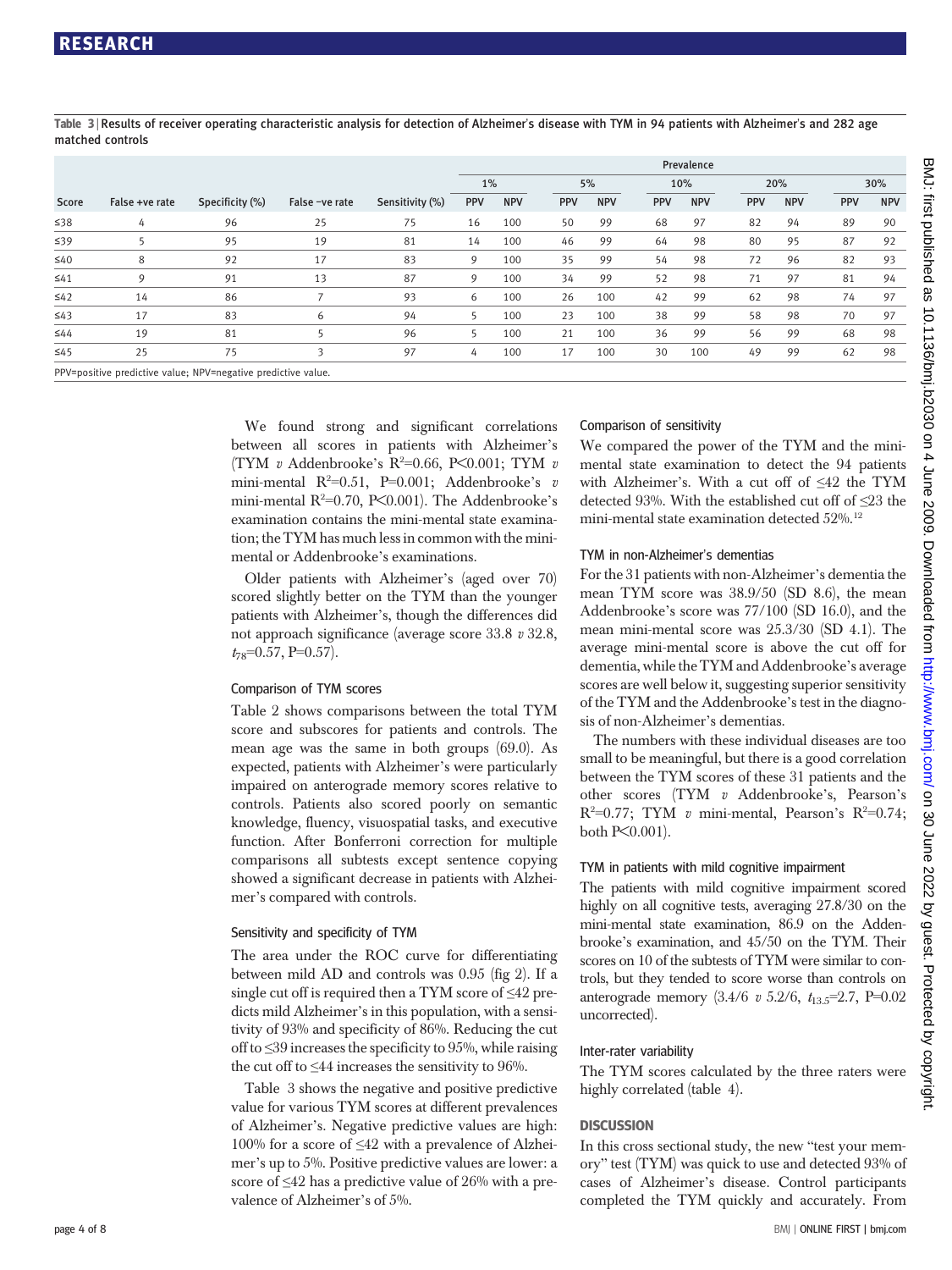the age of 18 to 70 the average score was stable at 47/ 50, with a small decline after this age. Scores on all subsets of the TYM deteriorated with age, with the exception of semantic knowledge (these questions were designed for older patients).

Many of the controls were relatives of patients attending the memory clinic and came from the same population base. There was a slight male bias in the patients and slight female bias in the controls, but there was no significant difference in TYM scores between male and female controls. We recruited more controls from two other hospitals in East Anglia because the age range and number of the memory clinic controls was limited. The controls from the Cambridge memory clinic might have been expected to score slightly higher, but actually scored slightly lower. This effect was not large enough to be significant or to affect the results. Control participants were screened for a history of memory problems and neurological disease but not for other problems such as depression or vascular disease; such influences would be expected to reduce the TYM scores of controls and reduce differences in cognitive function between patients and control participants.

The TYM score of controls remained remarkably constant in widely different age ranges in both sexes and all geographical backgrounds. This is likely to be a ceiling effect. The TYM test was designed to be easy for normal controls to allow quick and accurate completion. Most controls of all ages scored almost full marks (for example, 68% of controls aged 60-69 scored 48-50). This ceiling effect suggests that education and social class would have only mild effects on the TYM score, but we did not formally assess this. The reason for the low scoring controls was often apparent from the score sheet—lack of interest, reading problems, or a sense of humour. Some low scoring controls aged over 70 show a typical pattern for mild Alzheimer's and might be in the early stages (they were still included in the control group).

### Use in patients with Alzheimer's disease

Patients with Alzheimer's disease performed much poorer than controls on the TYM. They scored an average of 33/50; 13.4 points below the control group. Subtest analysis of scores in patients with Alzheimer's showed that all parts of the test, except copying a sentence, are performed less well by patients than controls. There is the expected pattern in patients with Alzheimer's performing poorly on tests of anterograde memory, semantic knowledge, fluency, and

Table 4 <sup>|</sup> Inter-rater agreement for memory test with three different raters, rating 100 randomly chosen participants (38 patients and 62 controls)

|            | Mean (SD) raw score |            | Pearson's $r(r2)$ correlation |            |
|------------|---------------------|------------|-------------------------------|------------|
| Rater      | (750)               | Consultant | <b>Trainee</b>                | Nurse      |
| Consultant | 43.8(6.4)           |            | 0.99(0.98)                    | 0.99(0.98) |
| Trainee    | 43.8(6.5)           | 0.99(0.98) |                               | 0.99(0.98) |
| Nurse      | 43.8(6.5)           | 0.99(0.98) | 0.99(0.98)                    | -          |

visuospatial tasks. They perform better (although still significantly worse than controls) on naming, orientation, similarities, and calculation subtests. Patients performed worse than controls in the copying subtest, but the difference was not significant; this test was probably too easy to identity patients with mild Alzheimer's.

We separately analysed patients with mild memory problems. These patients had a clinical diagnosis of amnestic mild cognitive impairment and scored well on the Addenbrooke's examination (>83). Amnestic mild cognitive impairment can be a prodrome of Alzheimer's, but some affected patients have mild problems that do not progress.<sup>11</sup> The Addenbrooke's test is a good indicator of which patients with amnestic mild cognitive impairment (or questionable dementia) will develop progressive dementia in the two years after testing: patients who score ≤80 are likely to progress, patients who score >80 are unlikely to progress.10 In this study as we used the higher cut off of ≤83, the accepted cut off for dementia for the Addenbrooke's test,<sup>5</sup> some non-progressive patients might have been included in the Alzheimer's cohort. The patients with mild cognitive impairment scored an average of 45/50 on the TYM, with a trend towards problems in anterograde memory; they scored well in other subtests of the test.

Patients seen in the memory clinic in Cambridge could be different from those seen in other clinics. Cambridge attracts some younger patients with Alzheimer's from a wide area. The memory clinic serves a dual purpose in Cambridge, and many of the older patients in the study were local and referred directly from primary care. We separately examined the performance of the 42 patients with Alzheimer's aged 70 or over (average age 76.8). There was little difference in these patients compared with the younger patients either in overall TYM score  $(33.9 \text{ v } 32.6)$  or in the subtest pattern. This suggests that it is a useful test to detect older patients with Alzheimer's.

The sensitivity and specificity of the TYM for detecting Alzheimer's in this cohort is high. A score of  $\leq 42$ detects 93% of cases of mild Alzheimer's with a specificity of 86%; a score of ≤44 detects 96% of patients with mild Alzheimer's. The prevalence of dementia and mild cognitive problems (often with reduced insight) in the population sets a limit on the specificity of a test.

The testers and raters were usually aware of whether individuals were patients or controls at the time of testing or rating. As individuals fill in the test sheet themselves, the tester has minimal influence on the score. All scores were checked by a single rater (JB) using the scoring sheet. The use of a strict scoring scheme minimises the influence of the rater. Scores calculated by the single rater correlated closely with the scores of the other two raters in the inter-rater analysis.

### TYM <sup>v</sup> mini-mental state examination

The mini-mental state examination has been the standard short cognitive test for 30 years. It has proved valuable in the assessment of patients with established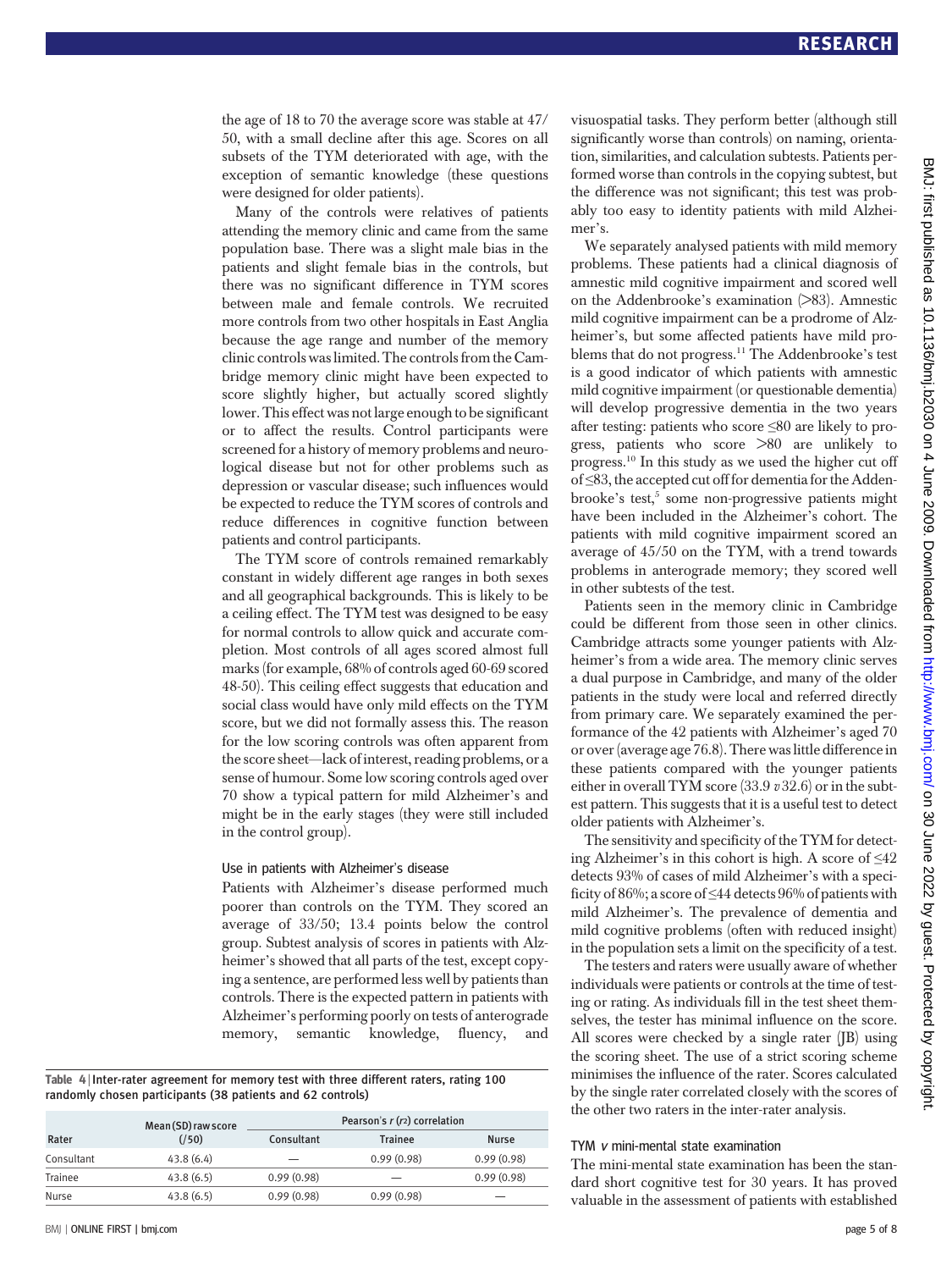-<br>There is no available short cognitive test that is quick to use, examines various skills, and is sensitive to Alzheimer's disease

There is confusion over how to score and interpret current short cognitive tests

WHAT THIS PAPER ADDS The new "test your memory" (TYM) test is quick to use, examines 10 cognitive skills, and detects 93% of cases of Alzheimer's disease

There are normative data and a scoring sheet to allow consistent scoring and interpretation

dementia. It has many strengths but fails three of the requirements for a brief screening test for the non-specialist: minimal operator time, testing a wide range of cognitive domains, and sensitivity to mild Alzheimer's.

The mini-mental state examination takes an average of eight minutes to administer. Many clinicians find time to complete this but with an average consultation time in general practice in Europe of  $10.7$  minutes<sup>16</sup> this is too long. Around 58% of physicians in hospital practice thought the length of time taken to administer the mini-mental examination was too long.<sup>17</sup>

The mini-mental state examination tests several different cognitive domains but has a bias towards dominant parietal and temporal lobe function. It is a useful test of orientation, but the language and memory tests are too easy<sup>1819</sup> and there is only a single point for visuospatial tasks. These drawbacks lead to the major problem with the test—that it is insensitive in the diagnosis of mild Alzheimer's.<sup>518-20</sup> In community and hospital studies the sensitivity of the mini-mental state examination in detecting Alzheimer's using the established cut off of  $\leq 23$  is low, varying from 49% to  $69\%$ <sup>5 19-21</sup> In our study it detected 52% of patients with Alzheimer's. This low detection rate probably reflects the high number of patients with mild Alzheimer's.

The TYM fulfils the three requirements. If a patient completes the test while in the waiting area supervised by the receptionist, it can be scored and analysed by the doctor in two minutes. If there is time during the consultation to observe the patients filling in the test, this can also be a useful aid to diagnosis.

The 11 TYM tasks examine more cognitive domains than the mini-mental state examination, with less bias towards dominant hemisphere language functions. The language and memory tests are more difficult. The inclusion of two visuospatial tasks, contributing 7/50 points, is important in distinguishing Alzheimer's disease from pure amnestic syndromes. The test has a high sensitivity for detecting Alzheimer's. In our study it detected 93% of cases of Alzheimer's compared with 52% detected by the mini-mental state examination.

There are some additional problems with the minimental state examination. The score is influenced by how the tester asks the questions and also location spatially disorientated patients might score 4 more points at home than in the clinic on the question of current location. The TYM is less influenced by the tester as it is filled in by the patient and will not vary with location.

The small range of scores in the mini-mental state examination limit its suitability for monitoring, but it is widely used for this purpose. It is the main test chosen by the National Institute for Health and Clinical Excellence (NICE) for deciding which patients in the United Kingdom should have cholinesterase inhibitors and for monitoring their response to treatment.<sup>22</sup> The TYM has a much wider scoring range than the minimental state examination, with over 13 points between the average control and the average patient with mild Alzheimer's. In the group of 94 patients with Alzheimer's in this study the range of mini-mental scores was 14-30 while the range of TYM scores was 9-50 (2.5 times greater).

### TYM <sup>v</sup> Addenbrooke's cognitive examination

The original and revised Addenbrooke's examinations are sensitive and specific in the diagnosis of degenerative dementia.<sup>45</sup> The major drawback of the revised examination is that it fails to fulfil the time requirement for a test for non-specialists, taking 20 minutes to administer and score. It tests a similar number of cognitive domains to the TYM and is sensitive to mild Alzheimer's.

There was a strong correlation between the memory score and the Addenbrooke's score in both Alzheimer's and non-Alzheimer's dementias. The TYM score averages 50% of Addenbrooke's score, enabling the two tests to be easily compared. Both tests provide a permanent record of the patient's performance, which can be assessed later.

### TYM <sup>v</sup> abbreviated mental test and other brief tests

Several brief cognitive tests have been published for screening for memory problems.<sup>2324</sup> Many of these are simple—such as clock drawing tests. These can be useful in distinguishing patients with established Alzheimer's from normal controls but are too limited for routine screening for mild Alzheimer's.25

The abbreviated mental test<sup>2627</sup> is the established brief test. It fulfils the time requirement, taking only two minutes to administer. It does not test many cognitive domains and has a strong bias (40% of the score) towards orientation, which is useful to detect delirium.28 It is less sensitive and specific than the mini-mental state examination in detecting mild Alzheimer's.29 There are additional problems with the abbreviated mental test, which is not given and scored consistently by regular users.<sup>30</sup>

### Other strengths and weaknesses of TYM

The TYM has several other advantages over current bedside cognitive tests. There is a brief but rigorous scoring system. Inter-rater agreement for scoring is excellent. Ten minutes' training and the scoring sheet allowed a nurse, without experience of memory clinics, to score the TYM sheets as accurately as a specialist.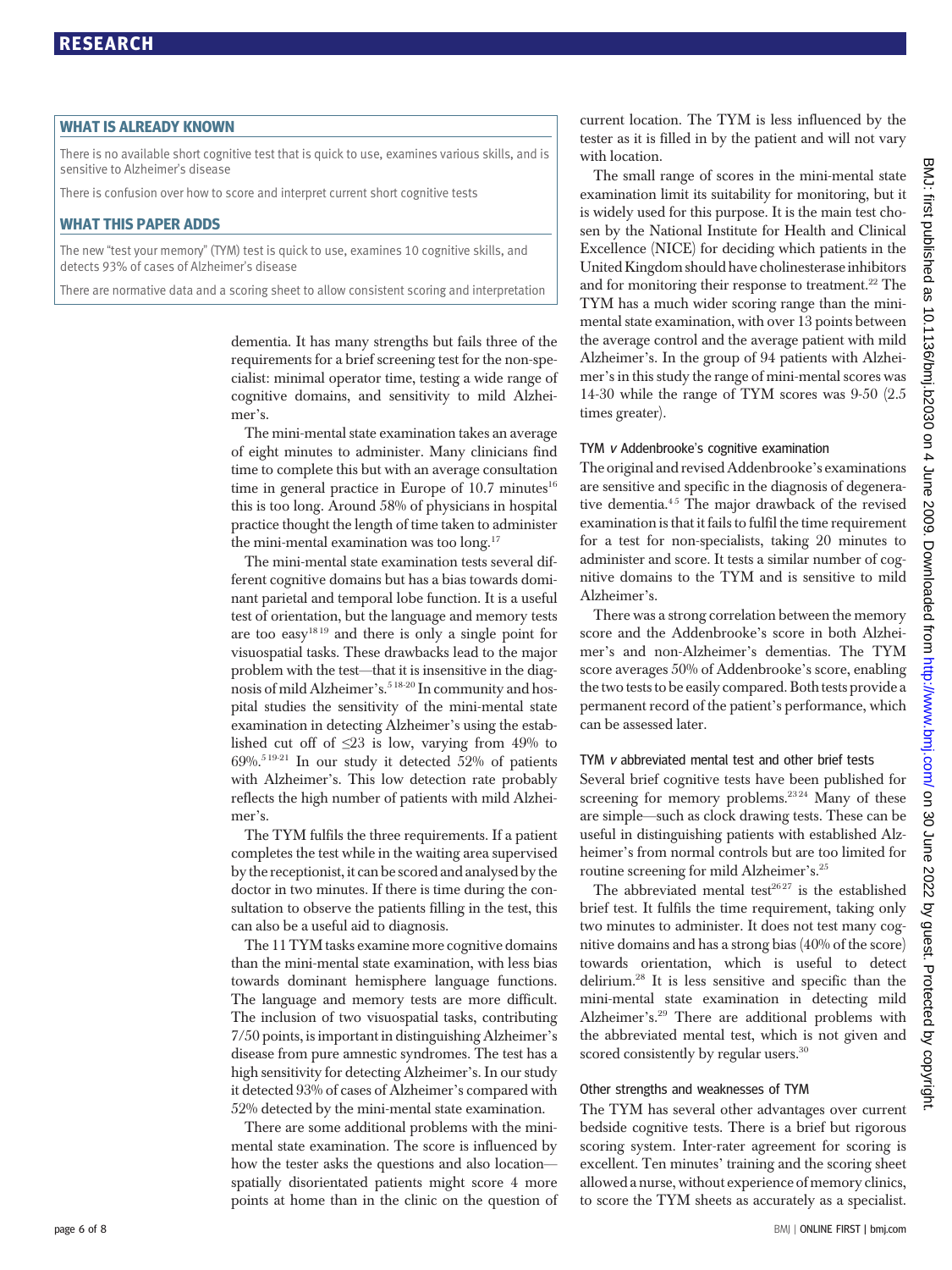The standardisation of the scoring should avoid the confusion that arises with scoring and interpreting the mini-mental state examination and the abbreviated mental test.

Cognitive testing usually depends on the tester and patient speaking the same language. The simplicity of the TYM should allow it to be administered and scored in a different language with help from a relative. It is currently being translated into four different languages. A minor adjustment to the semantic knowledge question (president for prime minister) is needed for American, Irish, and Australian use. Versions are being developed for UK patients who do not speak English as their first language; in these versions there are variations in the semantic knowledge and drawings to suit the background of the individual.

Normal values, sensitivity, and specificity are on the scoring sheet. As the test is filled in by the patient with little help and marked with the help of a scoring sheet, the tester and rater have little influence on the score.

The high negative predictive value of scores  $\geq 42$ shows that in unselected groups a good score makes Alzheimer's disease unlikely and the TYM is a good screening test for memory problems. A score above 42 (that is, ≥43) correctly excludes the diagnosis of Alzheimer's disease on 97% of occasions, even when the prevalence is as high as 30%. In unselected groups the positive predictive value of a score of  $\geq 42$  is relatively low, showing that the test alone cannot be used to diagnose Alzheimer's disease. In selected groups where the prevalence of Alzheimer's will be higher—for example, older patients with memory complaints—the positive predictive value of a score ≥42 is much higher.

The TYM was used successfully in patients outside this study with more severe dementia, visual problems, or other physical disability. The tester needs to fill in the form with these patients and some tasks might be too difficult, so the scores of these patients are not comparable with scores of the patients or controls in this study. The test is also useful for patients with hearing impairment who have difficulty with verbal cognitive tests.

The TYM seems more sensitive than the mini-mental state examination in screening for non-Alzheimer's dementias. In the small group of such patients in our study the average mini-mental score was 25, close to the average for the population. The TYM score in the same group was 39, eight points below the average control score.

A disadvantage of the memory test is the need for the specially printed sheets, though the Addenbrooke's cognitive examination-revised has a similar requirement. A website is being developed to help to solve this problem.

This work would not have been possible without the nurses and receptionists at Queen Elizabeth Hospital, King's Lynn, North Cambridgeshire Hospital, Wisbech, and Addenbrooke's Hospital, Cambridge, who administered the tests. We thank colleagues in the memory clinic, Cambridge, for permission to include their patients and for helpful discussions. A website is being prepared (www.tymtest.com) that will allow downloading of tests, scoring sheets, and instructions.

Contributors: JB devised and helped to design the TYM, he helped to perform and coordinated the clinical research, and wrote the first draft of the paper. GP helped in the clinical testing and in the writing of the paper and was an inter-rater tester. KD performed much of the clinical testing and scoring. PC performed the statistical analysis and prepared the figures and tables. LAB helped design the test and was an inter-rater tester. JB is guarantor.

Funding: GP was supported by Alzheimer's Research Trust (UK) and the Cambridge Commonwealth Trust. PC was supported by the Stroke Association. The authors are independent of any funders for this work. All authors had access to all data in this study.

### Competing interests: None declared.

**Ethical approval:** This study was performed under ethical approval from Cambridgeshire 2 research ethics committee. All participants gave informed consent.

- 1 Ferri C, Prince M, Brayne C, Brodaty H, Fratiglioni L, Ganguli M, et al. Global prevalence of dementia: a Delphi consensus study. Lancet 2006;366:2112-7.
- 2 Graham JE, Rockwood K, Beattie BL, Eastwood R, Gauthier S, Tuokko H, et al. Prevalence and severity of cognitive impairment with and without dementia in an elderly population. Lancet 1997;349:1793-6.
- 3 Folstein MF, Folstein SE, McHugh PR. "Mini-mental state." A practical method for grading the cognitive state of patients for the clinician. J Psychiatr Res 1975;12:189-98.
- 4 Mioshi E, Dawson K, Mitchell J, Arnold R, Hodges J. The Addenbrooke's cognitive examination revised (ACE-R). A brief cognitive test battery for dementia screening. Int J Geriatr Psychiatry 2006;21:1078-85.
- 5 Mathuranath PS, Nestor PJ, Berrios GE, Rakowicz W, Hodges JR. A brief cognitive test battery to differentiate AD and frontotemporal dementia. Neurology 2000;55:1613-20.
- 6 Mckhann G, Drachman D, Folstein M, Katzman R, Price D, Stadlan EM. Clinical diagnosis of AD. Neurology 1984;34:939-44.
- Portet F, Ousset PJ, Visser PJ, Frisoni GB, Nobili F, Scheltens Ph, et al. Mild cognitive impairment (MCI) in medical practice: a critical review of the concept and new diagnostic procedure. Report of the MCI Working Group of the European Consortium on Alzheimer's Disease. J Neurol Neurosurg Psychiatr 2006;77:714-8.
- Morris JC, Storandt M, Miller P, McKeel D, Price J, Rubin E, Berg L. Mild cognitive impairment represents early-stage Alzheimer disease. Arch Neurol 2001;58:397-405.
- 9 Markesbery W, Schmitt F, Kryscio R, Davis D, Smith C, Wekstein D. Neuropathological substrate of mild cognitive impairment. Arch Neurol 2006;63:38-46.
- 10 Galton C, Erzinclioglu S, Sahakian BJ, Antoun N, Hodges JR. A comparison of the Addenbrooke's cognitive examination (ACE), conventional neuropsychological assessment, and simple MRIbased medial temporal lobe evaluation in the early diagnosis of Alzheimer's disease. Cog Behav Neurol 2005;18:144-50.
- 11 Ganguli M, Dodge HH, Shen C, DeKosky ST. Mild cognitive impairment, amnestic type. An epidemiological study. Neurology 2004;63:115-21.
- 12 Feher EP, Mahurin RK, Doody RS, Cooke N, Sims J, Pirozzolo FJ. Establishing the limits of the mini-mental state examination of subsets. Arch Neurol 1992;49:87-92
- 13 McKeith IG, Galasko D, Kosaka K, Perry EK, Dickson D, Hansen L, et al. Consensus guidelines for the clinical and pathological diagnosis of dementia with Lewy bodies (DLB). Report of the consortium on DLB international workshop. Neurology 1996;47:1113-24.
- 14 Neary D, Snowden JS, Gustafson L, Passant U, Stuss D, Black S, et al. Frontotemporal lobar degeneration: a consensus on clinical diagnostic criteria. Neurology 1998;51:1546-54.
- 15 Litvan I, Agid Y, Calne D, Campbell G, Dubois B, Duvoisin RC, et al. Clinical research criteria for the diagnosis of progressive supranuclear palsy (Steele-Richardson-Olszewski syndrome): report of the NINDS-SPSP international workshop. Neurology 1996;47:1-9.
- 16 Deveugele M, Derese A, van den Brink-Muinene A, Bensing J, De Maeseneer J. Consultation length in general practice: cross sectional study in six European countries. BMJ 2002;325:472.
- 17 Tangalos E, Smith G, Ivnik R, Petersen R, Kokmen E, Kurland L, et al. The mini-mental state examination in general medical practice: clinical utility and acceptance. Mayo Clin Proc 1996;71:829-37.
- 18 Naugle RI, Kawczak K. Limitations of the mini-mental state examination. Cleve Clin J Med 1989;56:277-81.
- 19 Galasko D, Klauber M, Hofstetter C, Salmon D, Lasker B, Thal L. The mini-mental state examination in the early diagnosis of AD. Arch Neurol 1990;47:49-52.
- 20 Tombaugh TN, McIntyre NJ. The mini-mental state examination: a comprehensive review. J Am Geriatr Soc 1992;40:922-35.
- 21 Bier J-C, Donckels V, Van Eyll E, Claes T, Slama H, Fery P, et al. The French Addenbrooke's cognitive examination is effective in detecting